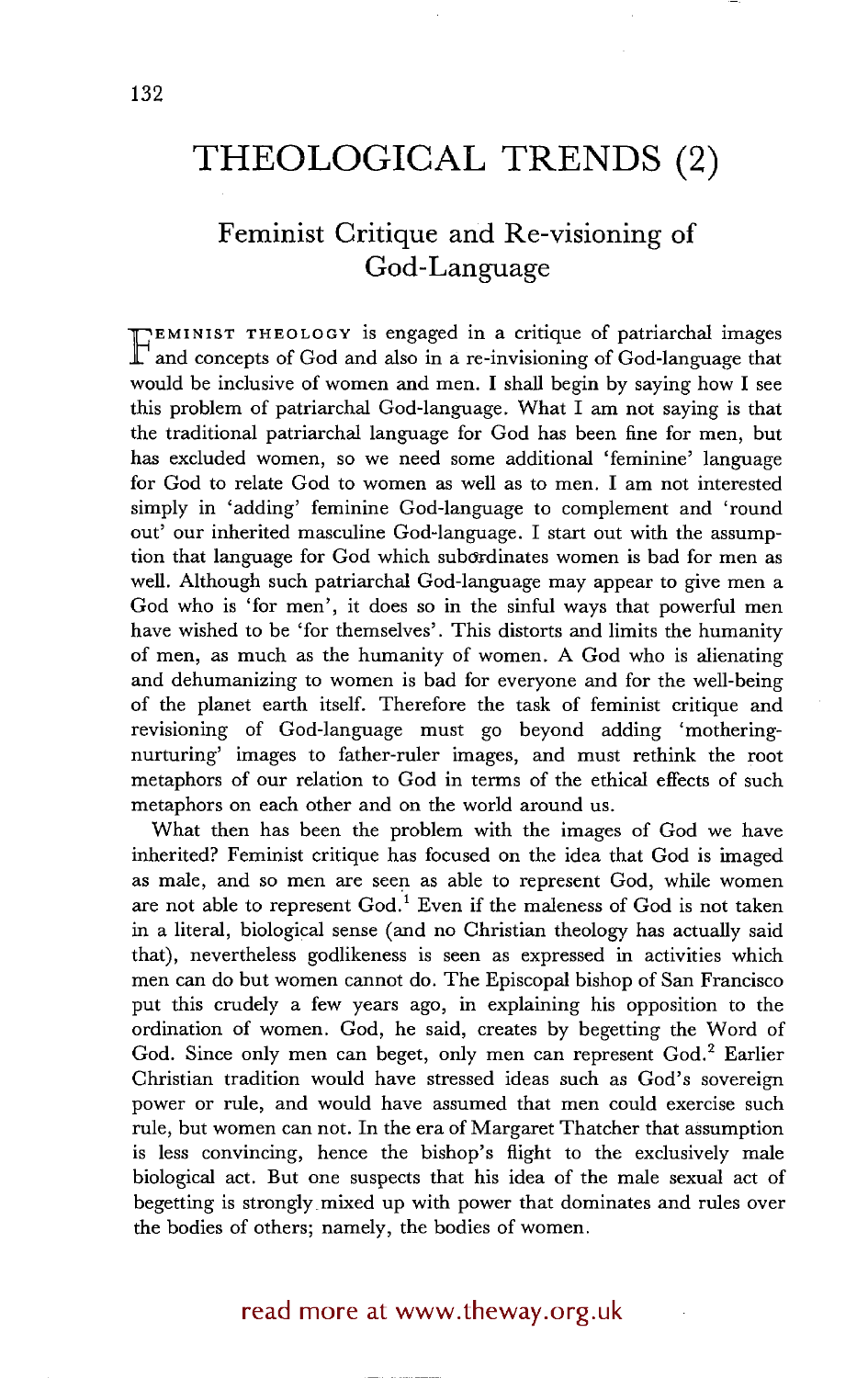The notion that males are godlike and women are not, thus, is linked with the fundamental model of relation of God to the world as ruler to ruled. Maleness represents mind and power which rules over others as body; women represents the bodily, creaturely being which is ruled over. It was on the basis of this metaphor of male to female, as ruling mind to dominated body, that Augustine, in his treatise on the Trinity, denied that women possess the image of God 'in themselves'. Women stand in relation to God only through the male 'who is their head'. Not only is Augustine saying that women image the body, but also that women's bodies are simply an extension of male bodies, jointly ruled over by one head; namely, the male's head. This is a thoroughgoing denial of women's autonomous personhood. It also makes clear that when a theology rejects the appropriateness of imaging God as female, it, at the same time, denies that women are, in themselves, in the image of God.<sup>3</sup>

The God-language we have been discussing does not actually image God in terms of male persons as a whole, but in terms of a particular role played by some males; namely, the exercise of power over others by ruling-class males. Thus the image of God as Father in this tradition is based on a patriarchal concept of the *paterfamilias* in which the Father is lord or master, not only of his wife, but his children and servants as well. It is useful to remember that in the Roman legal definition of the father of the family, the father is not himself a member of the family. He is outside of it as one who possesses and rules over it. *The familia* in Roman law did not include the father, but referred to those persons and things owned and ruled over by him; his wife, children, servants, chattel, lands and properties. It is not accidental that the three images we have for the relationship of the Church to Christ, or humans to God, is that of sons, spouse and servants. These represent the three categories of persons ruled over by the *paterfamilias* whose essential relationship to wife, children and servants is that of Lord. Servants, however, might be emancipated and sons might grow up to be householders in their own right. So it is women who become the prime representative of dominated body, of those whose essential nature is to be ruled over by others, but not to govern themselves or others. 4

These images of God as *paterfamilias,* or Lord, foster many ethical problems in our construction of relationships, not only between men and women, but also between all groups of people divided by class or race into dominant and subservient relations. It also raises problems about how we understand our relationship to our own bodies and the relationship of humans to the non-human nature around us. The God who is disembodied sovereign Mind, outside of the cosmos as his creation, both leaves the cosmos itself without the presence of God within it and suggests that we get to God by turning away from the world and rejecting our bodies. It also suggests that God rules the world in the same way as an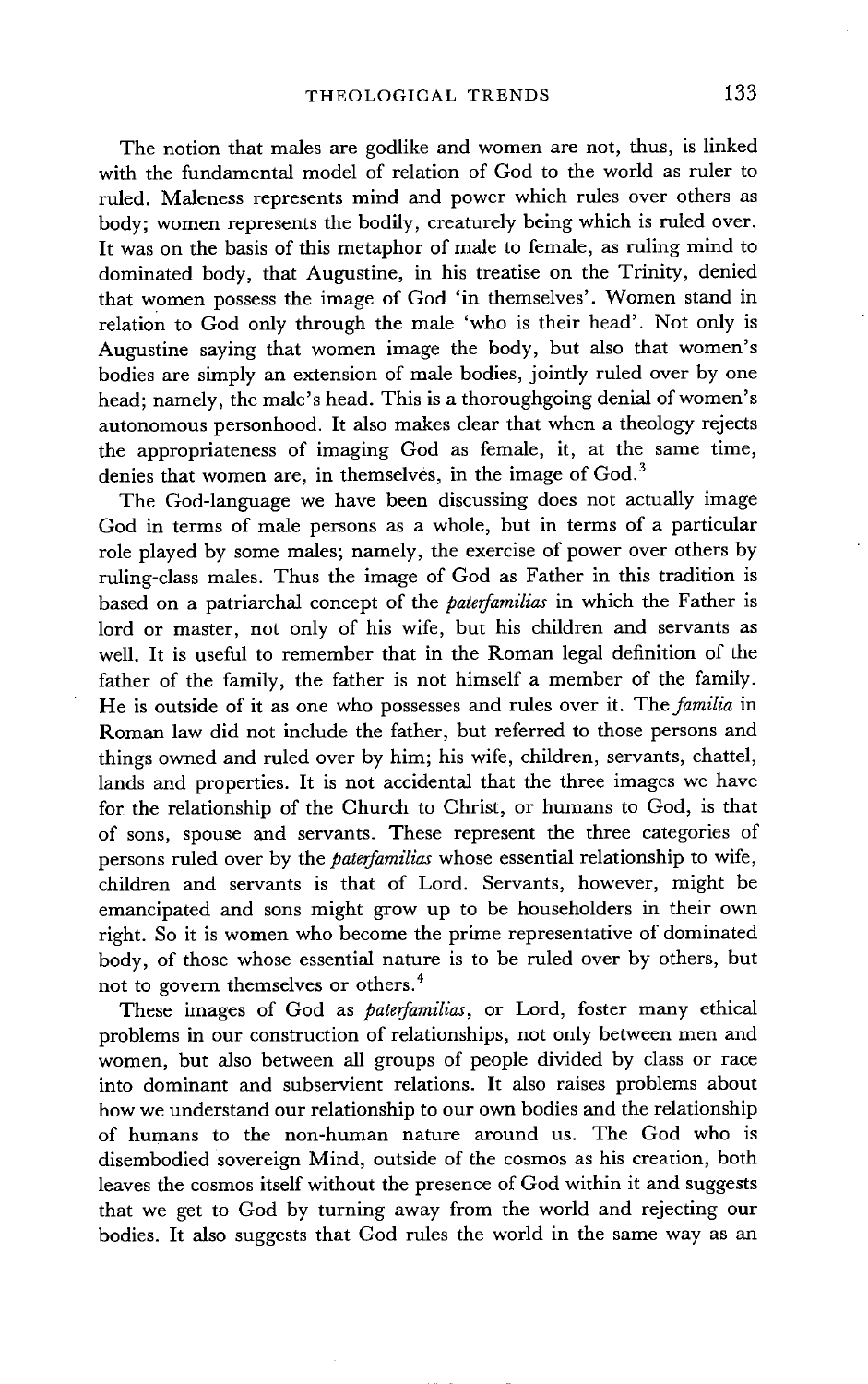emperor does, by a combination of force and mercy. In this context, sin is to be understood as rebellious behaviour against divine sovereignty. Such insubordination brings down divine wrath upon us, reducing us again to subjugation. Since such insubordination of subjects against God is unforgiveable, the only way we can be restored to divine favour, as good children or loyal subjects, is through divine mercy or forgiveness.

Such a notion of divine mercy fosters an essentially passive relation to God. Since divine will and human will are seen as over against and mutually exclusive of each other, we proclaim that God is all only by declaring ourselves to be nothing. Such a model of divine-human relations fosters the same relationship between human rulers and ruled. On the one hand, annihilating wrath and violence is appropriate for 'bad wogs' who dare to rebel against our righteous rule. On the other hand, obedient subjects are those who carry out the orders of their masters without taking any responsibility for their own actions. I suggest that Ronald Reagan's construction of his role in the world corresponds closely to this model of righteous divine sovereignty. He is only imitating God when he punishes rebellious sinners in Libya and Nicaragua with righteous wrath, while beaming benignly at tyrants who enrich themselves by obediently doing his will. Reagan's violence and his type of Christian piety are not contradictions, but are of one piece. This, I hope, suggests something of the reasons why such a notion of God is not only bad for women, but dangerous for all life on earth.

In recent years there has emerged in Western culture a post-Christian or neo-pagan feminist spirituality which sees this model of the violent, militaristic male God as essential to the biblical, Jewish and Christian traditions. They believe that this kind of patriarchal God overthrew an earlier understanding of the divine as Goddess. They believe that there were earlier cultures and peoples, repressed and conquered by patriarchal cultures, that not only saw the divine as Goddess or as female, but understood the divine-world relation differently. Instead of outside and ruling over the world, the Goddess is seen as pervading the world from within, nurturing the world as an expression of her own body. Such a Goddess not only affirmed the female as goddess-like, but fostered peaceful, cooperative relations between human beings, between humans and non-human nature.

The era of the Goddess was one of peaceful mutuality and shared abundance for all, in contrast to the patriarchal God who fosters competition, hierarchical social systems, with poverty and exploitation at the bottom and leisured wealth at the top, and who keeps this unjust system intact through military might. For these neo-pagan feminists, this earlier happy era was overthrown by violence, by either the Jews, as the creators of the patriarchal understanding of God, who then taught us to view all pagans as evil idolaters, or else by some earlier patriarchal coup that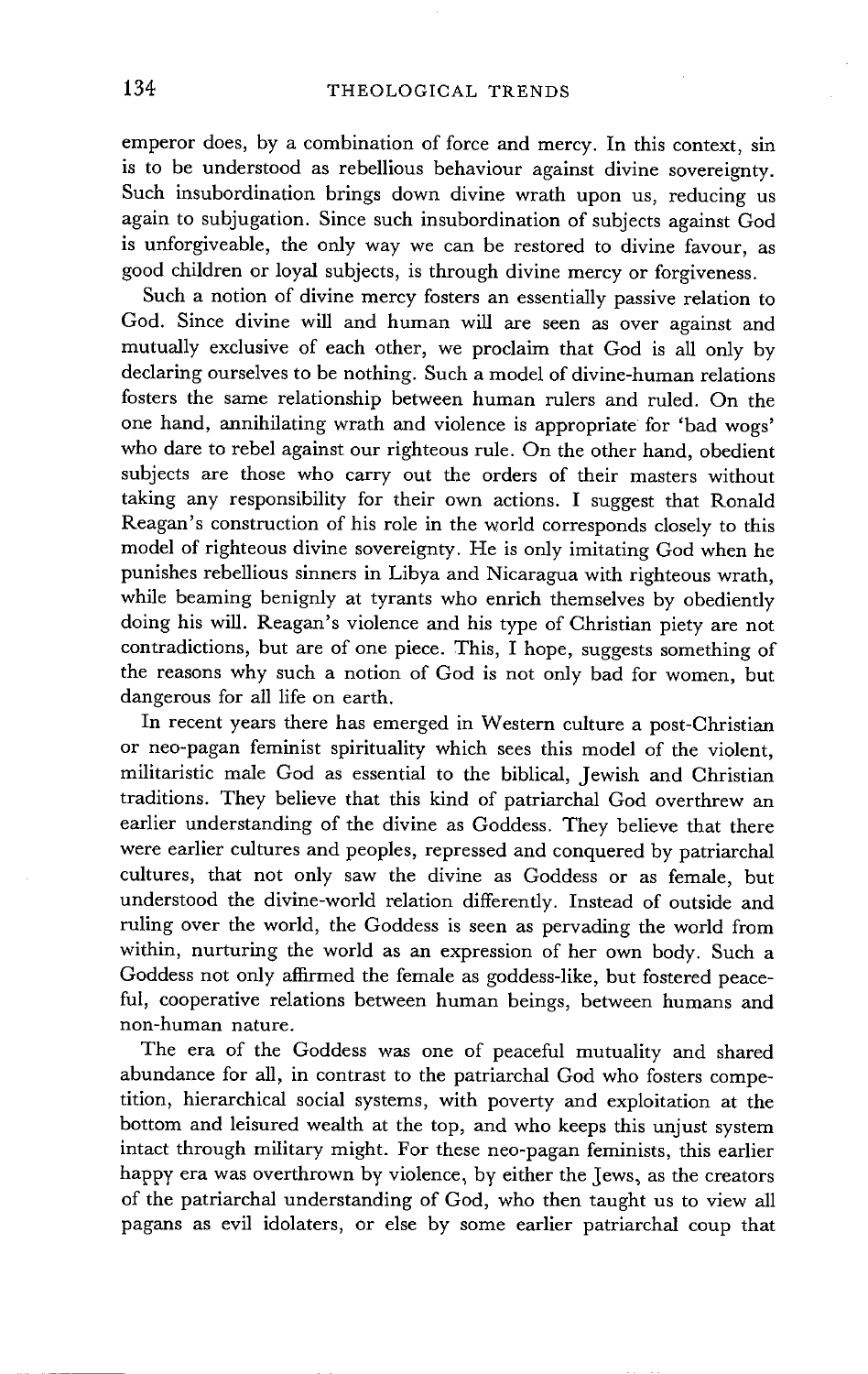began with civilization or early city society in Sumaria. The goddesses of the Ancient Near East, and other cultures that retain such female deities, are vestiges of this earlier Goddess, while Judaism, Christianity and Islam represent successive efforts to purge out all traces of the Goddess in favour of the patriarchal God.<sup>5</sup>

Before Christians, and other patriarchal monotheists, rush in to protest at the unhistoricity of this picture, the lack of evidence of such a link between Goddesses and peaceful egalitarian societies within ancient Near Eastern societies or of the existence of such societies before the rise of written history, it is important to pause and recognize what is being said by these post-Christian feminists. They are describing God-langnage that alienates and horrifies them and imagining the kind of understanding of the divine that would indeed be salvific for all of us, humans and nonhuman beings as well. In other words, we must read this story, not as an accurate account of what happened in one thousand or four thousand B.C., but as a powerful myth whose cultural locus is nineteenth-twentieth century Western Europe and America, particularly after Hiroshima, when male military might indeed threatens to annihilate all life on earth. We need to take this story seriously as a *cri de coeur* of those who see accurately the dangerous effects of one kind of God-language and who try to project an alternative model of spirituality that could foster a different ethic towards one another and the beautiful planet around us which is our threatened home. It is only when biblical monotheists take with equal seriousness the threat to global survival of nuclear madness, and the way one type of God-language has either promoted or made us indifferent to such violence and oppression, that we can look back at our tradition and see whether it is an accurate expression of the origins of biblical monotheism in relation to the earlier polytheistic religious culture.

The post-Christian feminist picture of the era of the Goddess is a contemporary Garden of Eden myth. It does not refer to some actual historical time in 'pre-history', but it does capture a powerful mythical memory of how earth 'might be fair', in contrast to the violence and injustice that has been 'history'. The question is to what extent has biblical monotheism promoted that very history of violence and oppression that it has protested with its stories of original goodness and future redemption? To answer this I would like to take another look at the essential characteristics that separate the biblical understanding of God from that of the ancient Near Eastern world around it.

Ancient Near Eastern views of deity do not consist of 'a Goddess', but of many gods and goddesses. Divinity is manifest in a plurality of deities, which, like humans, come not only in two genders, male and female, but also in successive generations; grandmother and grandfather, mother and father and siblings, brothers and sisters. The gods and goddesses are one big, multigenerational, sometimes loving, more often quarrelsome,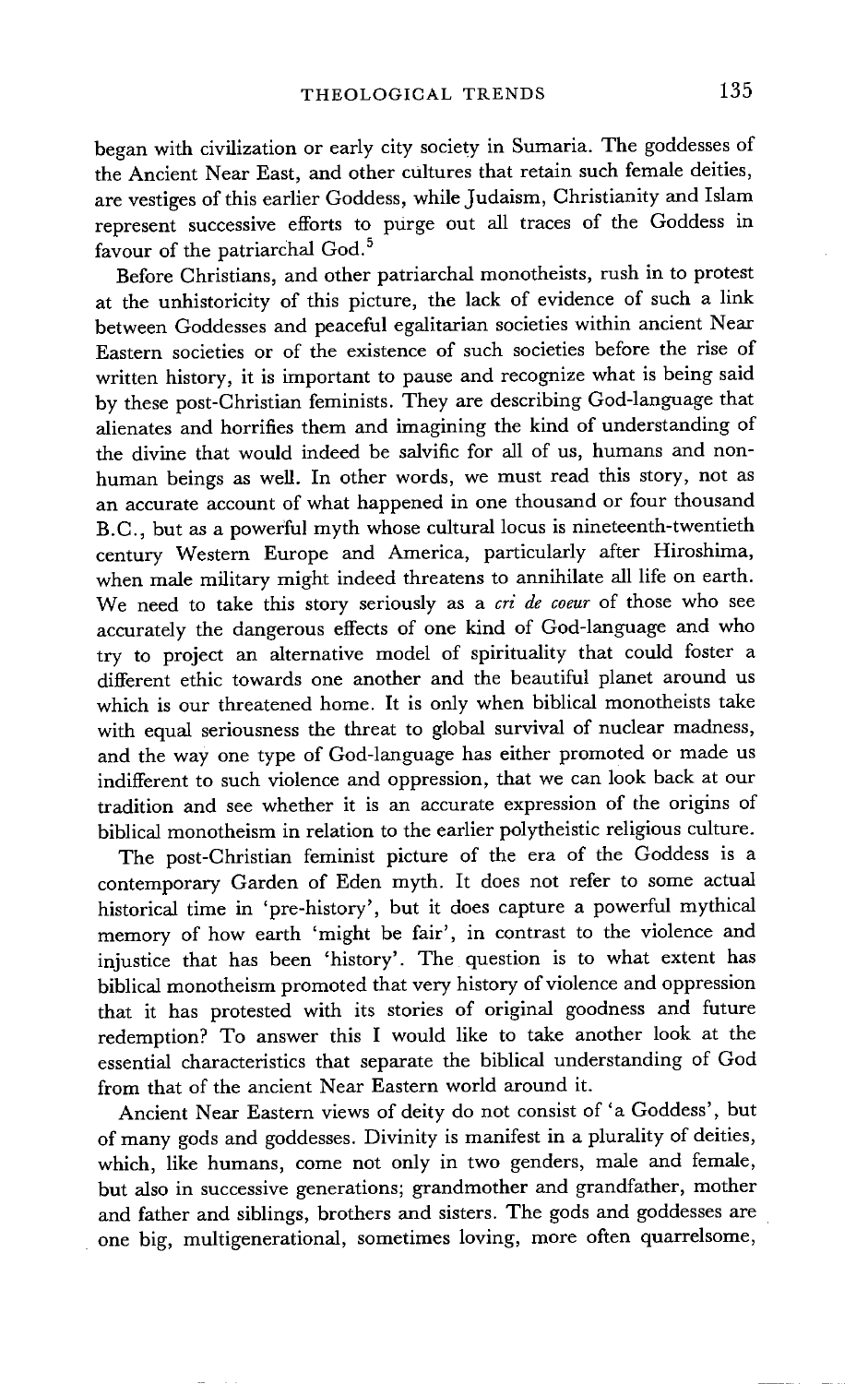family. Secondly, the successive generations of the gods and goddesses are seen as evolving within the evolution of the cosmos itself. Thus, for ancient mythology, the story of cosmogony, or the generation of the cosmos, is told through theogony, the generation of the gods from the inchoate, monsterous forms of the beginning, to the bright, beautiful human forms of the deities who rule over the settled world of city states.<sup>6</sup>

Thirdly, this present heavenly world of gods and goddesses is modelled after a ruling and leisured aristocracy. The essential metaphor of ancient mythology, as far back as written records in Sumeria, for the relation of gods to humans is that of aristocrats to servile classes. In the literary traditions of antiquity that come down to us, Goddesses, as well as Gods, are pictured as a leisured ruling class. Contrary to our post-Christian mythology, Goddesses, like Inanna, Ishtar or Anath, are not, first of all, fertility figures. They do have a relation to the promotion of fertility, but no more so than do male deities. Moreover, although they have Offspring, Goddesses have little correspondence to our romantic notion of nurturing motherhood. The essential image of the ancient Goddess is that of a Queen, not a 'Queen Mum' or a consort of a King, but a Queen ruling in her own right. The social world in which she is Queen is one of feudal aristocracy, not absolute monarchy. It has a multiplicity of rulers, male and female.

This feudal aristocracy, however, unites as one class *vis-à-vis* the world of mortals below them. The essential differences between humans and gods are that humans die and gods do not and also that humans work and gods do not. As the Babylonian creation story puts it, at the end of its description of the slaying of Tiamat to fashion the cosmos out of her body, human beings were created by the gods in order to do the work, so the gods could be at leisure.<sup>7</sup> Thus the basic model of divine to human as ruler to ruled, as king to servant, and as leisured class to working class, was not invented by patriarchal monotheism. It is found earlier in the world of ancient polytheism.

What then is essentially different about biblical God-language from that of Babylonians and Canaanites? First of all, there is much continuity between the two, so we should think of the ancient Hebrews, not as rejecting one religious world for a totally different one (although this is the way they saw themselves and we have been taught to see them through their eyes), but as making creative revisions in a common stock of religious ideas. What were those creative revisions? First of all there is monotheism--an idea which grew gradually from asserting that their God was the only God for Israel to the far-reaching belief that this was the one God who created and sustained all reality and history.

Does monotheism automatically mean that the one God is seen as male and hence the male is seen as the normative bearer of the image of God, while polytheism is necessary to allow for parallel gender personifications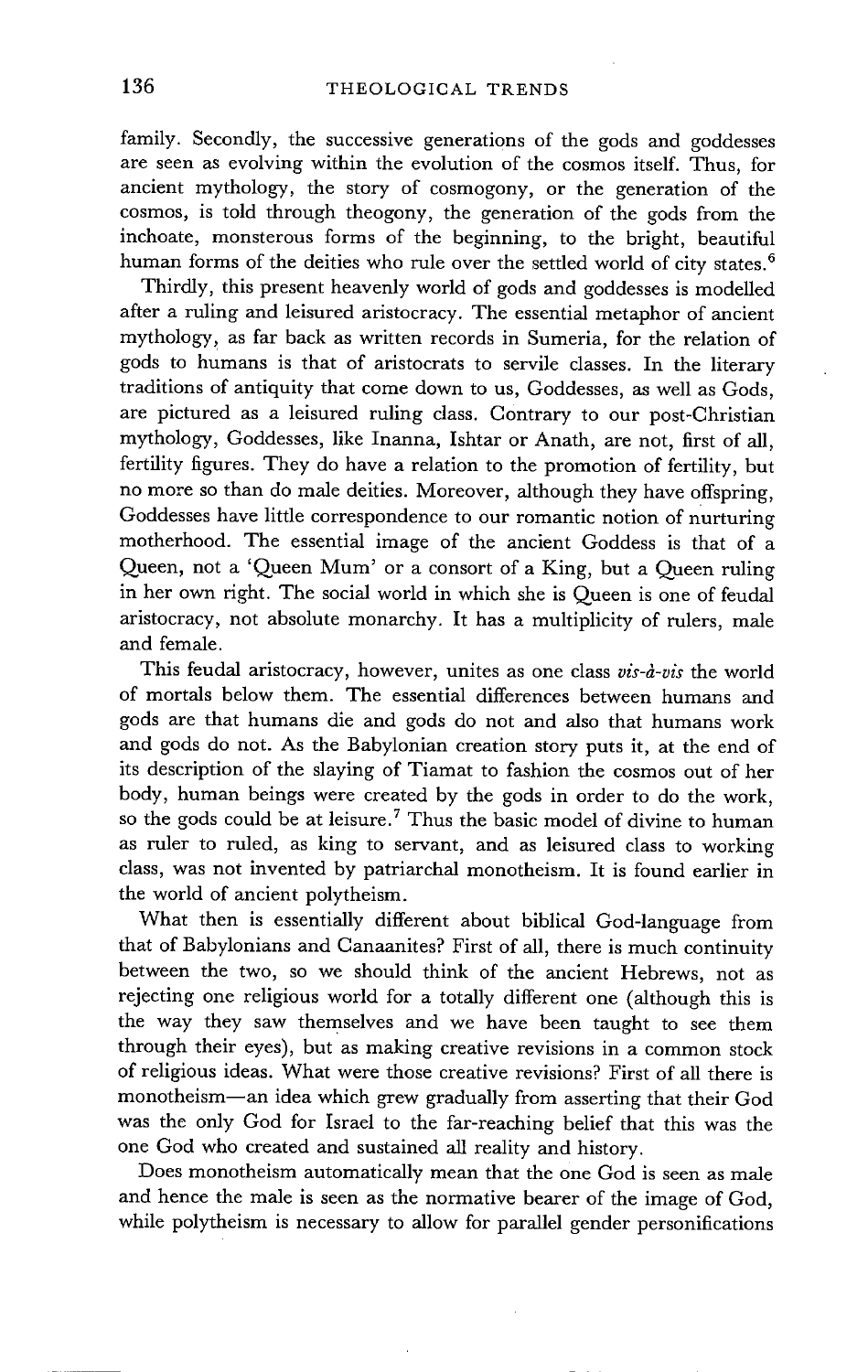of deity? In so far as the one God is construed as male, I think monotheism does greatly enhance male domination. The master-servant model of divine-human relations is connected with male over female in a way that makes God the ultimate sanction of gender hierarchy. Divinehuman hierarchy now finds its root model in male-female hierarchy. This leads to the kind of patriarchal theology which I discussed at the outset.

However there are critical elements in Hebrew monotheism that should have and can mitigate against the identification of monotheism with only the male gender. God is thought of as beyond all literal anthropomorphic images. So concerned were the Hebrews that people should not take either pictorial or even verbal images literally that all visual pictures were forbidden and the holiest name for God was not allowed to be pronounced. This understanding of the distance between God's nature and our human experience leads to the apophatic tradition in Christian theology. This has been restated in recent years by Sallie McFague in her *Metaphorical theology. 8* It declares that although all our language for God is necessarily drawn from human experience, since this is the only experience we have directly, its application to God can only be analogical or metaphorical, not literal. To take male imagery for God literally, to imply that God is male and not female, is idolatry.

Although the Hebrew Scriptures use predominately male images and gender grammar for God, it does at times use female images. This occurs when God is compared both to male and female roles, to a warrior and to a birthing mother. The Wisdom tradition sees the immanence of God as Wisdom in female personification. This line of thought continues in the Jewish mystical tradition that sees the divine *Shekinah* or Holy Presence of God with Israel in female personification. 9 There are expressions of this view also in Syriac Christian imagery of the Holy Spirit as female. 10 This does not get us fully free of gender stereotypes. To see God transcendent as male, God immanent as female, to relate the two as husband and wife, obviously is built on social role complementarity, although it assumes a very powerful role of the wife as ruler of her household and teacher of her children and imagines divine Wisdom operating in a similar way in the household of the world. But it does make clear that biblical thought did not take literally God as male. God who is beyond literal gender could be imagined in metaphors drawn from the social roles of both males and females.

A second important aspect of biblical theology is divine transcendence. God is outside of and prior to the cosmos. God does not evolve within it in the manner of polytheist theogonies. Yet the Hebrew sense of God does not easily fit into the Greek philosophical concept of immutable transcendent Being, although Christian theology united the two. The Hebrew anthropomorphic sense of God combines the qualities of a good ruler and an anxious parent, concerned to punish wickedness and establish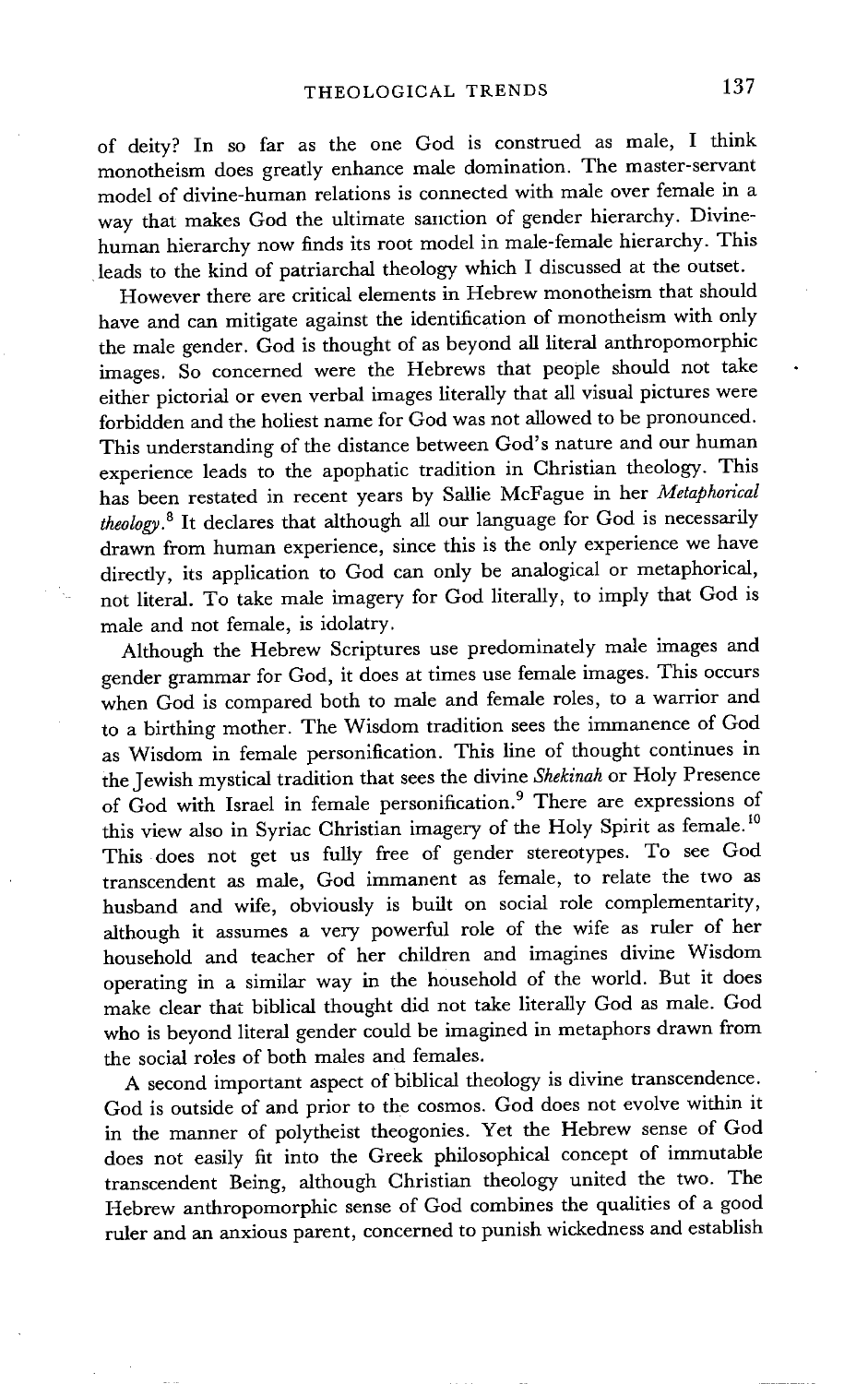righteousness and also to educate Israel to the right path of life. Such a God can be spoken of as exhibiting a whole range of human emotions, including repentance or change of mind. Thus when the people of Nineveh repent and turn from their evil ways, God responds to this change in them by 'repenting' of the punishment that God had intended to mete out to them  $($  Jon  $3;10)$ .

The picture of God as immutable, disembodied spirit, outside of and ruling over the world, lends itself to a one-sided authoritarian concept of the divine-world relationship. We relate to God by turning away from embodied reality. We obey God by negating ourselves. But this picture fits less well with other elements of Jewish and Christian theology. The idea that God 'brings forth' God's Wisdom or 'begets' the divine Logos, as the way to become immanent as creator, revealer and redeemer of creation, reintroduces an element of divine 'theogony' or process within God as an expression of God's relationship with creative process. The Christian belief that God becomes incarnate and even suffers and dies on the cross flew in the face of the Greek sense of immutable transcendence and was the source of early Christian conflicts over 'patripassianism'. It was partly resolved by allowing the divine Logos to suffer, but not the 'Father'. But what does this mean if the Logos is of one being with the 'Father'? Greek theology itself tried to bridge God and body by suggesting that this changeable aspect of God, the Logos, was not only architect and intellectual blueprint for the cosmos, but also the ground of its being. The Christian sacramentality of writers such as Irenaeus is rooted in the sense of the cosmos as the bodying forth of the Word and Spirit of God.<sup>11</sup> The incarnation of God in Christ then is not unique so much as exemplary paradigm of the bodying forth or incarnation of God, not only in all humans, but in the whole cosmos. Feminist theology, along with process theology and ecological theology, seeks to correct the authoritarian, anti-material concept of God's transcendence with incarnational and interactive views of divine-world relations.

Finally, the Hebrew God is a God who liberates captives, who intervenes on behalf of the poor and the oppressed. Even God's primordial work of creating the cosmos is remembered in the context of that essential historical act which establishes God's relation to Israel; God chooses a people who were no people. God liberates this people from bondage to Pharoah, the great embodiment of imperial rule. Although biblical religion continues the basic Near Eastern analogy of human to God as servant to King, a new element is introduced into this idea of servant of God. Israel is servant of God as people liberated from servitude to wordly power. In the creation story of the first chapter of Genesis, written in all likelihood in conscious correction of the Babylonian creation story, God creates humanity, not to be God's slaves, so God could be at ease. God gave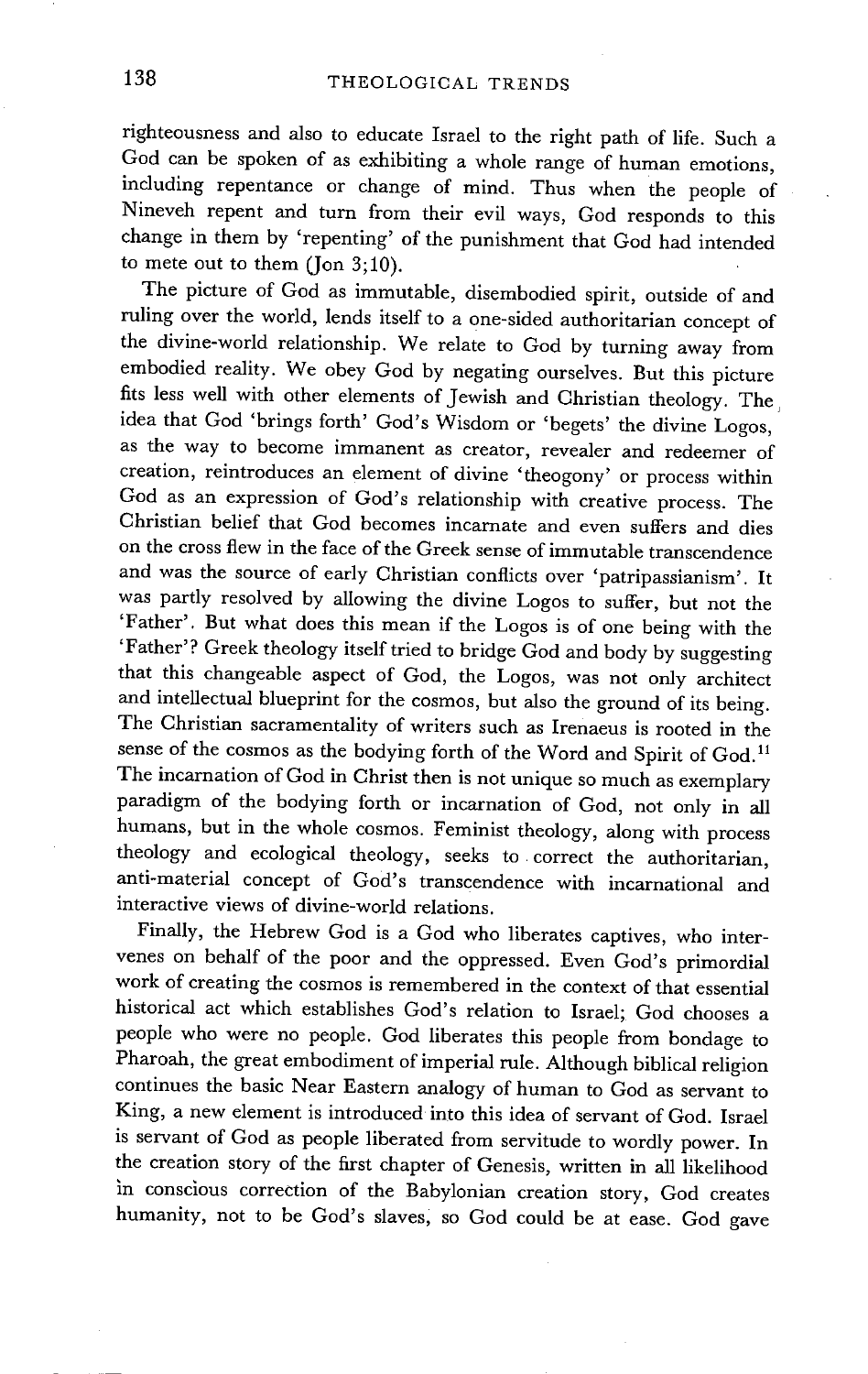the example both of creative work and rest by labouring six days in creation and then resting, and commanding humans to do the same.

Humans are created to be images of God; that is, sharers in divine sovereignty in caring for the earth. Humans are divine stewards, rather than divine slaves. Since this role of exercising divine care over the earth is given to humanity generically, male and female, this leaves open the possibility of a radical egalitarianism between human beings. Feminist and abolitionist writers, commenting on this text in the nineteenth century, were quick to note that no like dominion is established between one group of humans and another, either by class, race or gender. 12 Yet it took people shaped by the democratic ideas of liberalism to draw out this possibility from the text. Patristic and medieval Christian theology, as we have seen, justified the subordination of women in the original 'order of creation' by denying that women possessed the 'image of God' in themselves; that is, as autonomous persons.

The idea of God as liberator of slaves reflected a common stock of ancient Near Eastern ideas of kingship. The righteous king established justice by righting wrongs done to the most disadvantaged in society, widows and orphans. Kings also exercised benevolence or mercy by liberating captives and forgiving debts. But biblical language at times goes beyond this general idea of justice and mercy within established relations of power. It suggests that God not only rights wrongs to individuals, but overturns systems of unjust powers, puts the mighty down from their thrones and lifts up the lowly, establishes a new world order where every household has its own land, its own vine and fig trees, where none need be afraid of violence from their neighbours. This more radical idea of God as liberator has been a key source of Western movements for social justice, political democracy, socialism, anti-racism, anti-colonialism and feminism. These movements have generally seen themselves as secular or anti-Christian because they identified religion with the sanctification of social hierarchy. Liberation theologies represent a Christian reappropriation of God as liberator as the essential message of the bible.

This exploration of biblical shifts in God-language suggests two radically different directions these shifts might go. One direction takes the emphasis on transcendence and monotheism into modelling God on distant male kingly absolute power over subjects who are to be kept in submission by threats of punishment and promises of mercy. This God establishes social hierarchy of men over women, masters over slaves, kings over subjects as the expression of the ultimate hierarchy of God over creatures. Other aspects of the biblical God suggest a very different direction, a God who establishes no social hierarchy between human groups, where all are made in God's image and exercise joint care over the earth as representatives of God, a God who enters into human struggle and suffering to overcome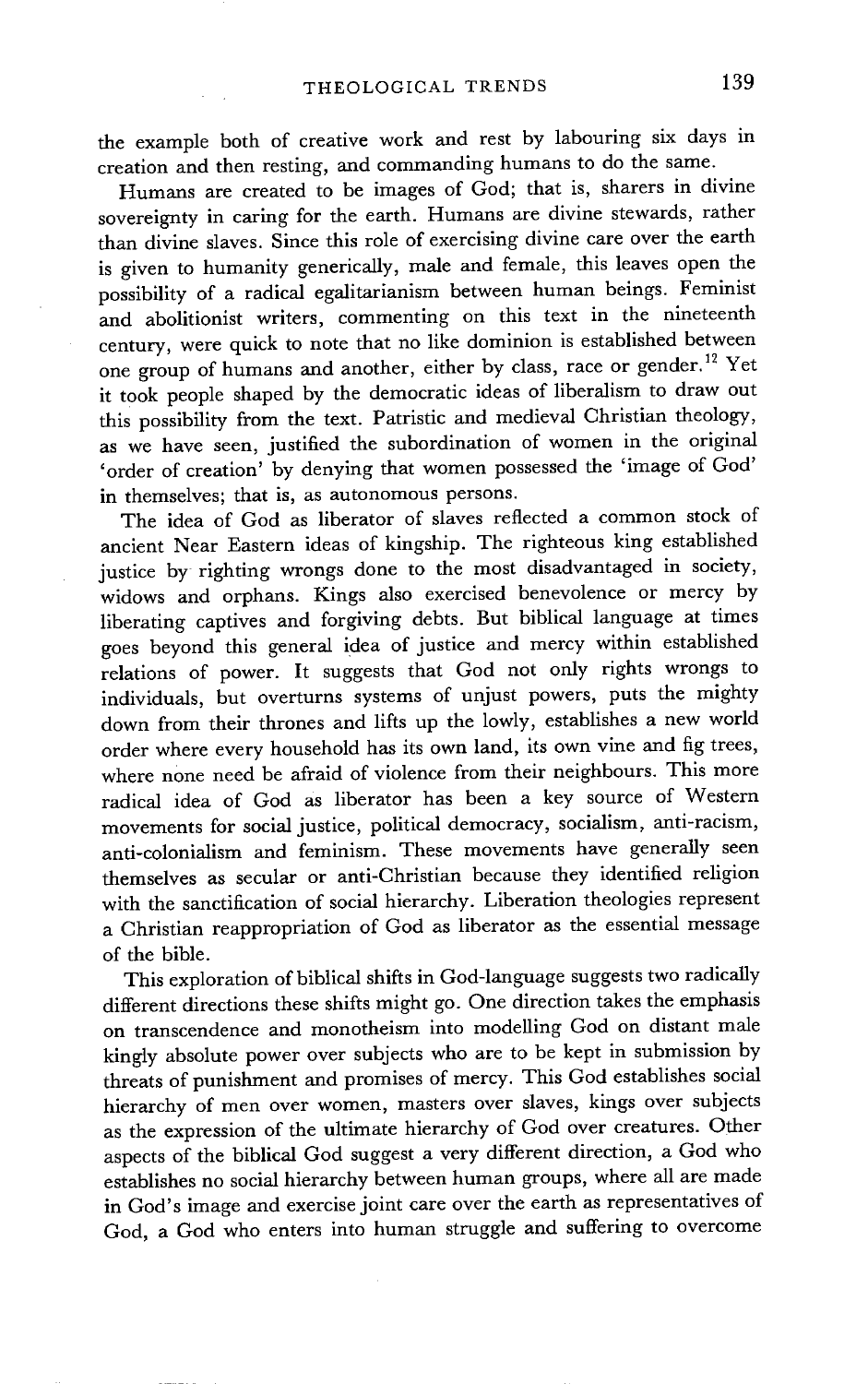systems of unjust domination to create a new earth of peace and justice where God's will is done on earth.

Feminist theology develops this second direction of biblical faith by reenvisioning it in the context of women's equal personhood with men. As the conclusion of this essay, I will explore several aspects of this feminist revisioning of the liberationist tradition of biblical faith. Some contemporary post-Christian feminists have argued that it is necessary to return to polytheism in order fully to affirm women as autonomous beings.<sup>13</sup> I disagree with this direction. I feel that humanness is more fundamental than differences of gender, as well as other differences between humans, such as race and culture. The unity of God is an essential presupposition of the underlying unity of all humanity, the underlying unity of all creation. Plurality needs to be affirmed within a unity that underlies and upholds them all. This means that one element of particularity, such as maleness, the white race, Western culture or the Christian religion, cannot be made the norm of unity. Even human beings cannot be made the sole norm of the preciousness of life. The one God who upholds us all, both in our authentic differences and relationships, cannot be thought to be exclusively modelled on white ruling-class Christian male human beings. God transcends all these differences and cannot be literally identified with any of it. But God also upholds all of it, not just as impersonal power, but as personal love. God is the personal heart of all things in community, allowing us all to enter into personal community with each other. God, therefore, can be imaged metaphorically in terms of all aspects of our entrance into loving and lifegiving relationships, as male and female, with the face and dress of all cultures, as bird and lamb, wind, fire and water, as well as human persons.

The solution to white ruling-class male monopoly on God-language is not to move to abstract, generic, impersonal language. This solution to the problem of inclusive language, that translates God as Lord and King into God as sovereign, fails to recognize the metaphorical, analogical and poetic nature of religious language. It also fails to address the question of how we envision divine power in relation to our own. God-language, which recognizes the inclusive and metaphorical nature of religious language, should move towards a pluralism of images, male and female, images drawn from nature, as well as human society.

But is God equally imageable in terms of all the plurality of experience? Is there no principle of discrimination between more or less appropriate images? I think that images of God can be drawn from all the plurality of natural goodness, which includes both genders, many races and all of nature. But it does not equally include the social roles, both dominant and subservient, that have been created by human sin. Therefore language of kings and subjects, masters and slaves, fatherhood as patriarchal domination and motherhood as submissive nurture, need to be eschewed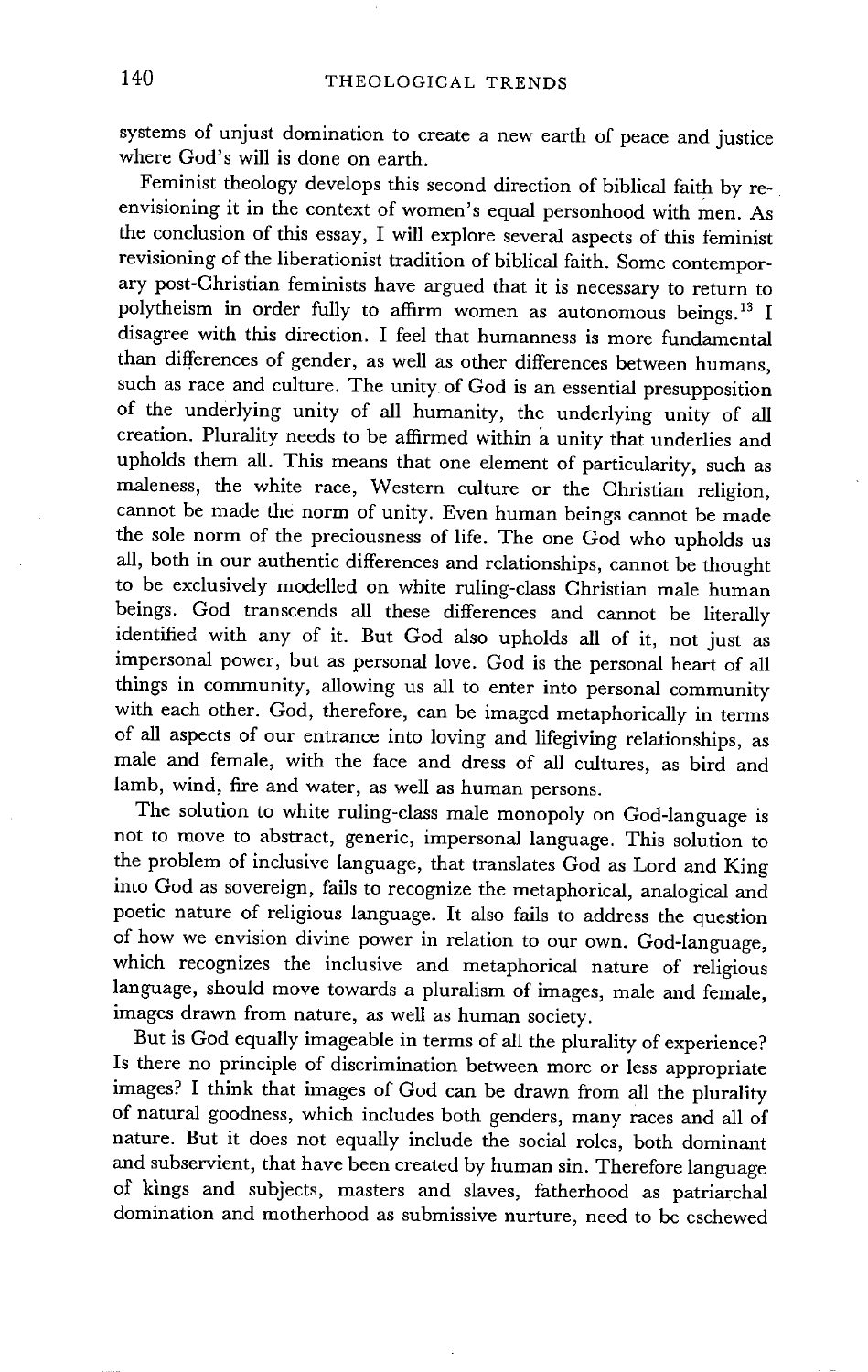as social stereotypes that enshrine unjust social relations. To use them uncritically of God and God-human relations is to give divine sanction to human evil. Thus, while we need to image God in terms of female, as well as male persons, we need to reach for creative images that shatter conventional patriarchal stereotypes and point us to a vision of full and liberated persons, male and female, able to enter into mutual relations with each other. The image of Wisdom as a strong woman, ruler of her own household, who invites others to a banquet that she prepares, is one such image. Surprising, paradoxical language, such as that found in the parables of Jesus, where an old woman sweeping her floor to find a lost coin becomes an image of God seeking a lost sinner and rejoicing when the lost one is found by throwing a party and inviting in the neighbours, is particularly appropriate to the kind of transformative imagination that we need to overcome gender stereotypes in religious language.

This takes us to the question of God as Father as the primary image of modern Christianity. The objection to this image as sole or primary is not simply that it is male, but rather than it is based on a certain construction of fatherhood or male parenting, as the *paterfamilias,* an allpowerful rule that keeps us, as women, children and servants, in a state of permanent dependency. To seek to escape such relationship with authority figures is then construed as rebellion against divine patriarchy. We need a different model of divine parenting, not based on domination and dependency, but on wise nurture that guides those who are dependent, as weak or wounded persons, into graduate adulthood where they are able to enter into reciprocal and responsible relationships with each other. Neither our images of father as *paterfamilias,* nor our images of motherhood as infantilising nurture, are models of good parenting. Applied to God such neurotic images of fathering or mothering makes for bad ethics of human relations.

The image of God as parent remains an important image of God. It is a root image for relation to persons from whom we have our life and growth. But we need to model God after what we know to be good parenting, not neurotic parenting, the guidance of the young toward responsible adulthood, rather than servile obedience or infantilising dependency, Both mother and father need to be seen as co-parents in joint exercise of nurturing authority, rather than assigning authority without nurture to men and nurture without authority to women. It is in this context of good parenting that God can be seen as both mother and father, not only affirming the nurturing aspect of divine parenting, but also the nurturing aspect of male parenting, or fathering, as well.

I suggest that Jesus language for God as *Abba* expresses this reenvisioned idea of God as parent. *Abba* was the baby's affectionate and trusting name for the male parent. Such a name for God overthrows God as *paterfamilias.* God is like a parent in whose love one can have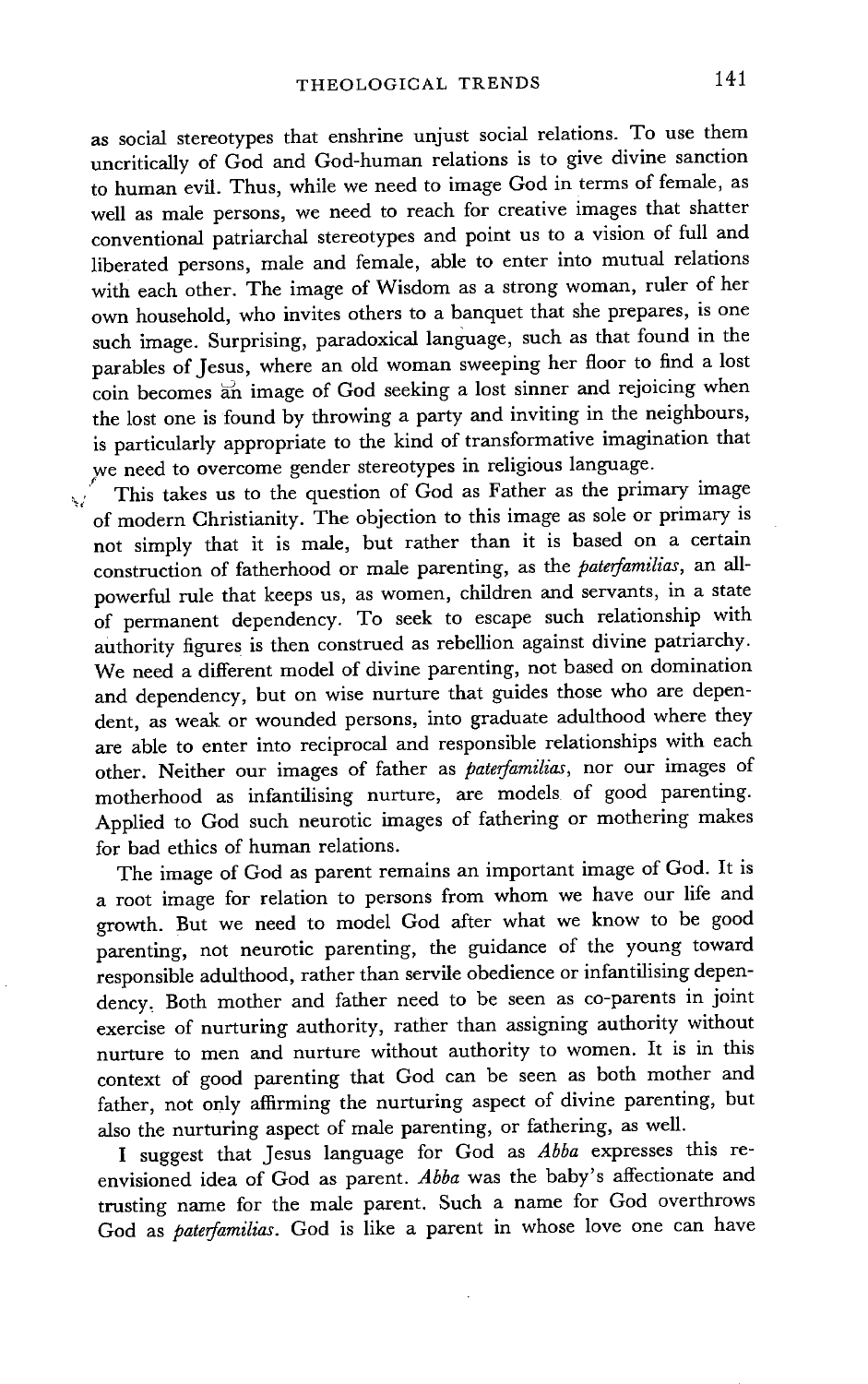unconditional trust. But not a parent that either infantilises or creates master-slave relations between people. In the words of the gospel of Matthew (23,9), 'call no man your father on earth, for you have one *Abba,* who is in heaven', relation to God as parent makes us all brothers and sisters, rather than establishing some as lords and others as servants. God as parent, mother and father, needs to be supplemented by other models of human relationship, God as tutor (in the sense of one who teaches us how to learn) God as lover, God as friend, relationships that draw us towards responsible adulthood, and which draw us into loving and reciprocal relations with each other.

This re-envisioning of God, in terms of liberating, loving and mutual human relationships, suggests also a need to rethink divine transcendence in relation to creation. Instead of thinking of divine transcendence in terms of disembodied absolute power, outside and above the world, ruling over it by remote control in a way that does not touch God's own being, one might think of divine transcendence as the divine matrix of being and new being. God is that 'still more' of transcendence being, from which we ourselves and all things emerged from nothingness, and that 'still more' that opens up potential for transformation and newness of life beyond our sinful deformations of our creative possibilities.

God does not create in a way that crushes our freedom. God grounds our finite freedom and calls us into a free choice of our good possibilities, against our own failures to live up to this potential. God also suffers and is wounded by human evil, is hung on the cross of human misery and human violence. We and God are reciprocal partners in building a redeemed earth. We cannot do it without God, but equally God cannot do it without us. God cannot redeem the world apart from our free and loving response to God which is, at the same time, a choice to love and support one another.

## *Rosemary Radford Ruether*

## NOTES

<sup>1</sup> See Daphne Hampson, 'The challenge of feminism to Christianity', in *Theology*, September, 1985 (Vol 88, no 725), pp 342-350.

<sup>2</sup> The statement was made by the Episcopal bishop of San Francisco, C. Kilmer Meyers, in 1978, as part of a challenge to the ordination of women at the 1978 Biennial Convention of the American Episcopal Church.

3 Augustine, *De Trinitate* 7.7.10.

4 Herlihy, David: *Medieval households* (Cambridge, Mass.: Harvard U.P., 1985), chapter 1. <sup>5</sup> For example, Carol Christ: 'Why women need the Goddess: phenomenological, psychological and political reflections', in Womenspirit rising: a feminist reader in religion, ed. Carol Christ and Judith Plaskow (San Francisco: Harper and Row, 1979), pp 273-287. Starhawk: *The spiritual dance." the rebirth of the ancient religion of the Goddess* (New York: Harper and Row,